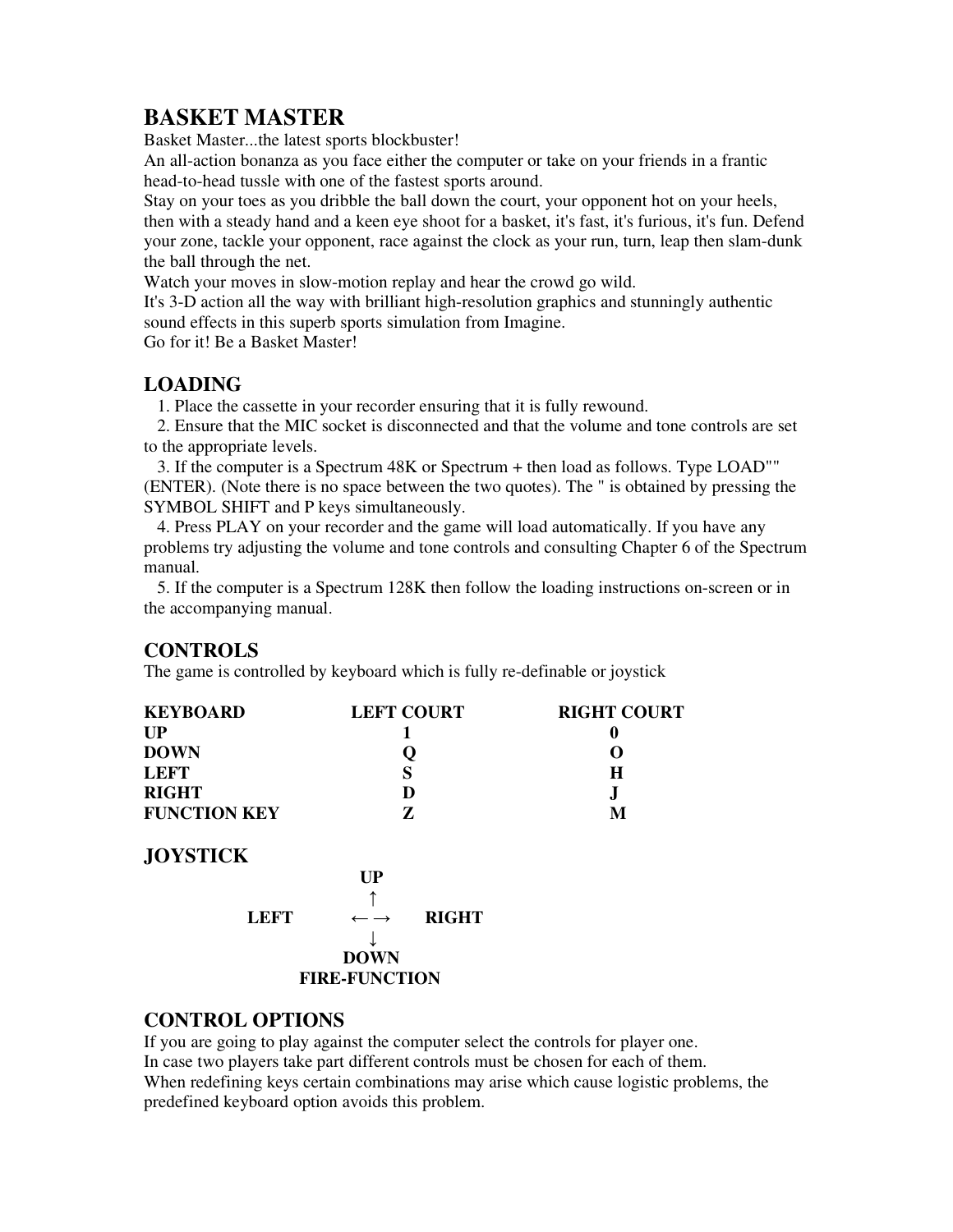## **PLAY OPTIONS**

#### **ONE PLAYER**

You must play against the machine, which simulates professional basketball style of play. **TWO PLAYERS** 

You can compete against your friends and test your skills in Basketball.

#### **LEVELS**

You are allowed to select one of three gamelevels, BEGINNER, AMATEUR or NBA. (It is very difficult to win on this last level).

### **CHANGE NAMES**

Enter your name into the left court, (if two players take part, into whichever side you are playing).

#### **CONTROL OF THE PLAYERS ADVANCE AND DIRECTION**

The keys make the player advance in the desired direction. So if the pplayer isn't carrying the orientation of his body will coincide with the direction in which he advances.

However if the player is carrying the ball the orientation of his body doesn't change, but he will move in the chosen direction, thus being able to keep the ball away from the opponent. If when carrying the ball you wish to change the orientation of the player's body press the key of the direction chosen and, right after, without letting the key go, press the Function key. Once the player has reached the desired orientation release the Function key.

### **THROWING**

When you have the ball you can throw towards the basket in the following manner: Pressing the Function key only the player will jump; with a second press the player will throw the ball in the way best suited to the orientation of his body.

Example:



1. Sky-hook  $2.$  Turning half way around  $3.$  Forwards etc





# **SLAM-DUNKS**

To perform a slam-dunk it is necessary to be in the zone directly under the basket. By pressing the function key the player will rise until he slams the ball in the basket. While rising decide which type of slam-dunk we want to perform by using the control keys.

## **STEALING THE BALL**

In order to take the ball away from the opponent, approach him, pressure him, watch his movements and, at the moment he isn't covering the ball, snatch it away by pressing the function key.

## **REBOUNDS**

To capture a rebound you must pay close attention to the shadow of the ball in order to detect where it is going. Jump up and capture the ball using the function key.

# **STRUCTURE OF THE SCOREBOARD**

- A Energy bar indicated the physical state of the player.
- B Personal foul counter indicates how many fouls a player has committed.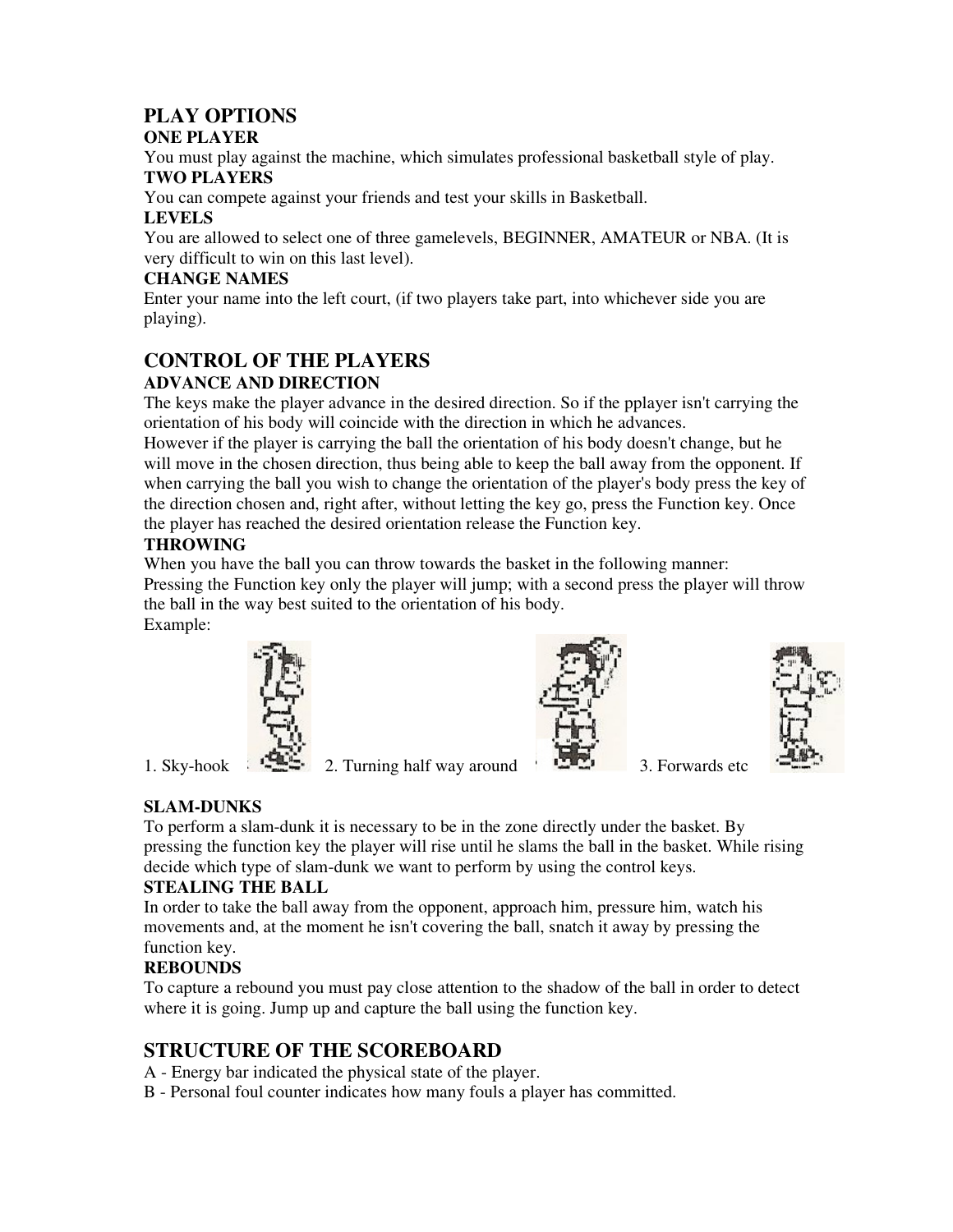C - Indicates how close the ball is to you when a ball appears it means that you are in an ideal position to capture it.

D - Scoreboard counter keeps track of each player's points.

E - Message area indicates the name of the player who has committed foul and type of foul.

F - Chronograph times the 5 minutes of each period.



#### **PLAYING STRATEGIES STEALING THE BALL**

Cover the ball when attacking right after stealing it, thus preventing the opponent from getting it back.

## **DRIBBLING**

Controlling the orientation of the player's body will allow you to change direction and thus dribble the ball away from the opponent and gain a good position for throwing.

### **COVERING THE ZONE**

The computer simulator's strong point is slamming the ball down the basket when in the zone. To avoid this, cover the zone and force him to throw from farther away.

#### **INTERCEPTING THE BALL**

Pay attention to your opponent when he throws from far away. Get near him, jump and you will intercept an otherwise sure basket.

#### **TIREDNESS AND ENERGY**

Take advantage of your moments of maximum energy and recover your strength when you are feeling weak. Try to tire out your opponent. The effectiveness of your throw is determined in part by tiredness, and remember, you can't perform a slam-dunk if you are tired out. Keep an eye on the bar on the scoreboard indicating your energy level.

## **INFRACTIONS**

The software reorganises the following infractions:

- 1. Travelling back-court
- 2. Out
- 3. Personal fouls. Avoid commiting any of them.

## **PERSONAL FOULS**

They can be committed when attacking or defending.

When attacking you must avoid contact with the opponent when approaching the basket. Be careful with slam-dunks when the opponent is defending his zone.

When defending you must avoid stealing the ball if it is properly covered by the opponent and never pressure from behind.